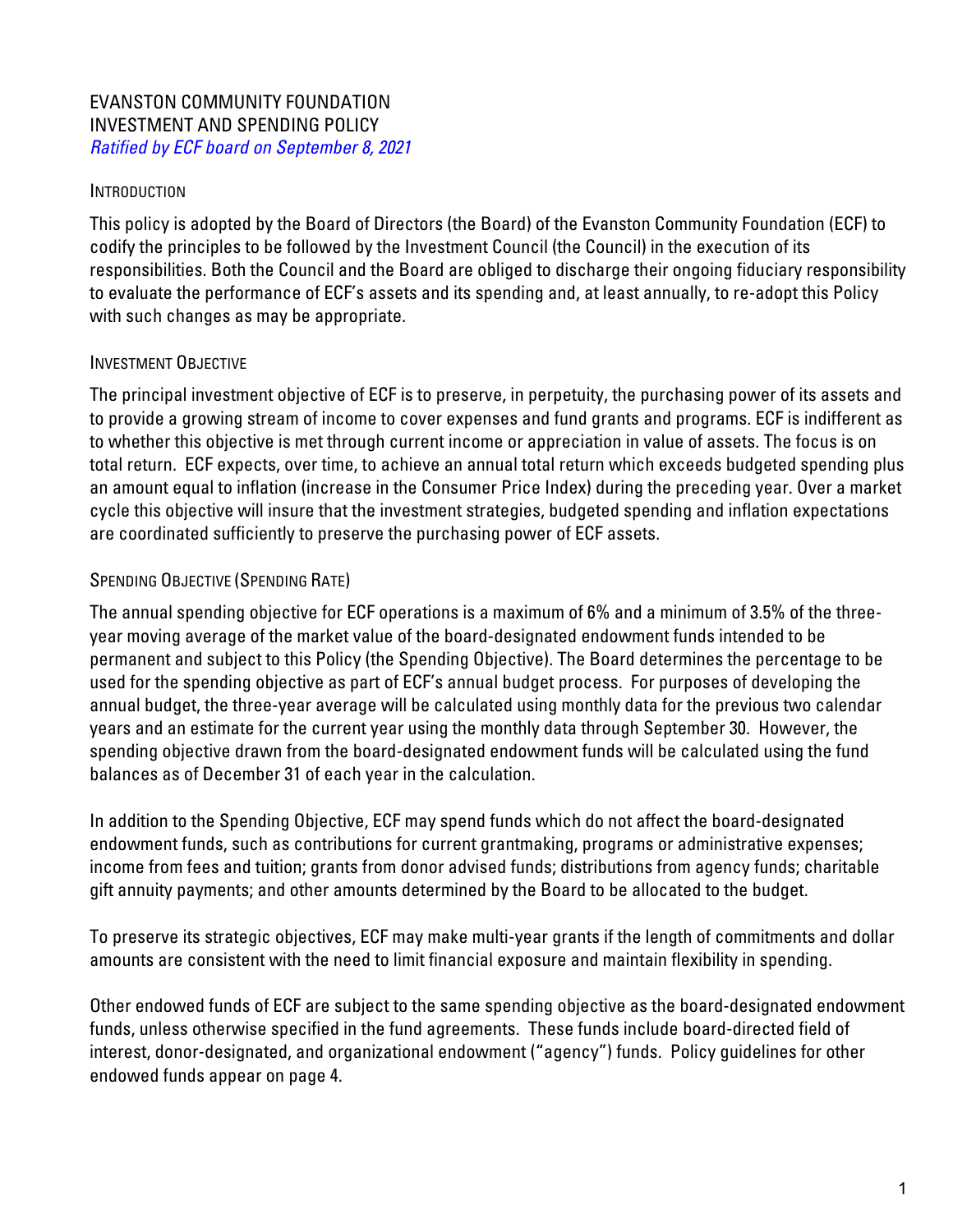### **MEMBERSHIP**

Council membership includes the ECF board chair, immediate past-chair, one or more vice-chairs and the Treasurer, if they are able to serve. The president and senior finance staff shall be ex-offico members. The Council may include members of the community who need not be ECF board members, as specified in ECF's bylaws. In considering members, the board chair shall strive to appoint members with the skills needed to perform the function of the Council and assist the board with its oversight of the investment function.

## OPERATING POLICY

The Board has fiduciary responsibility for ECF assets. At least annually, it receives an investment report submitted by the Council for the Board's review and approval.

The Council is delegated responsibility to manage the assets of ECF and meets not less often than four times each year. In discharging its responsibilities, the Council is authorized, within the parameters of this Policy, to engage and discharge investment managers and make asset allocation decisions. The Council may also recommend, for Board approval, the establishment of reserves, special funding requirements, conditions upon which funds should be accepted, and other related matters.

## PRUDENT MANAGEMENT

The Board and Council acknowledge the Uniform Prudent Management of Institutional Funds Act (UPMIFA) adopted in Illinois effective June 30, 2009 (760 ILCS 50/1) and affirm that all action taken with respect to investment and spending of ECF assets will be in accordance with its provisions.

The Treasurer and/or such other persons as may be designated by the Council or the Board are responsible for implementing decisions of the Council and the Board with respect to custody and investment of the assets of ECF in accordance with this Policy.

In discharging their responsibilities with respect to investment and application of assets of ECF, the Board and its Councils, officers and employees will act as prudent investors in accordance with this Policy. They will display the skill and prudence which an ordinarily capable and careful person would use in the conduct of his/her own business of like character. With respect to investing funds, they will use the care and skill of a reasonably prudent investor while recognizing the inevitability of assumption of risk. In this Policy and its implementation, ECF seeks a prudent balance between investment risk and potential return.

# PORTFOLIO ACCOUNTING

Accounting for portfolio contributions and withdrawals and calculation of investment rates of return are in accordance with standards adopted by CFA Institute. Allocation of investment fees and expenses is based upon actual results for each fiscal year using monthly data.

# FUND ACCOUNTING

Net investment results are allocated monthly among all ECF funds participating in the portfolio, using the funds' average daily balances.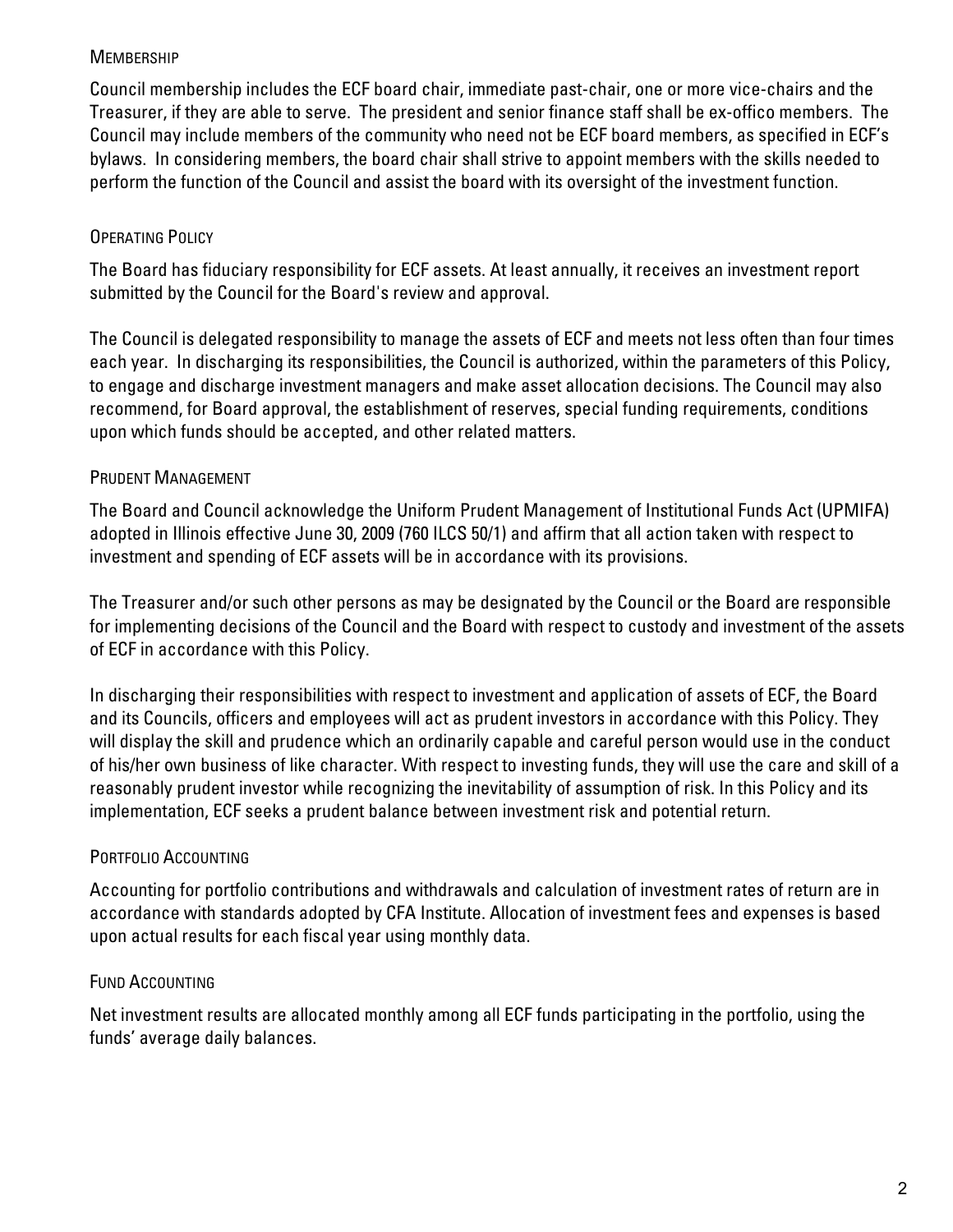ECF currently evaluates the performance of its investment portfolio against specific performance targets as described below.

| Asset Class         | <b>Benchmark</b>                                                                                                   |
|---------------------|--------------------------------------------------------------------------------------------------------------------|
| <b>Equities</b>     | Blend comprising 80% of the Wilshire 5000 Index and 20% of the<br>MSCI-ACWI, a global equity index                 |
| <b>Fixed Income</b> | Blend comprising 80% of the Barclays Capital Aggregate Bond<br>Index and 20% of the J. P. Morgan Global Bond Index |
| Other               | $CPI + 5\%$                                                                                                        |

The risk and return profiles of each mutual fund or other commingled holding shall be reviewed regularly against their peer groups using standard statistical sources (e.g. Lipper or Morningstar).

### DIVERSIFICATION POLICY

Diversification across and within asset classes is the primary means by which the Investment Council expects the portfolio to avoid undue risk of large losses over long time periods. To protect the ECF portfolio against unfavorable outcomes within an asset class due to the assumption of large risks, the Investment Council will take reasonable precautions to avoid excessive investment concentrations. Specifically, the following guidelines will be in place:

A) With the exception of fixed income investments explicitly guaranteed by the U.S. Government or its agencies, no single investment security, whether purchased or received by gift, shall represent more than 5% of total portfolio assets. Similarly, no more than 5% of the securities of any one issuer, measured at market, may be held in the portfolio, again, excluding issues of the U.S. Government or its agencies.

B) With regard to those investments in the ECF portfolio that are held in the form of diversified investment company assets ("open-end funds"), investment pools, or exchange-traded funds ("ETFs"), no holding shall comprise more than 10% of total portfolio assets, measured at market. The one exception to this guideline is a passively managed investment vehicle (created by a nationally recognized sponsor of such vehicles) seeking to match the returns on a broadly diversified market index, which shall not comprise more than 20% of total portfolio assets, measured at market. This exception applies only to open-end funds and not to ETF's.

C) If the Investment Council determines that a portfolio of individually managed securities is appropriate, then it will develop and operate such a portfolio under (or provide to the investment manager) a set of separate guidelines addressing portfolio diversification and concentration of risk.

#### ASSET ALLOCATION

ECF recognizes that asset allocation is the single largest determinant of a portfolio's long-term return. Accordingly, consistent with the prudent investor concept, ECF is deliberate in the formulation of its long-term strategic asset mix. It relies on (1) optimization modeling using the expected returns, standard deviations and correlations of and between various asset classes, (2) the experience and judgment of the members of the Council and its advisors, and (3) review of the asset allocation strategies of other successful peer institutions. The underlying premise for this process is that equities continue as the dominant asset class, but that further diversification can reduce volatility (risk) and improve long-term returns.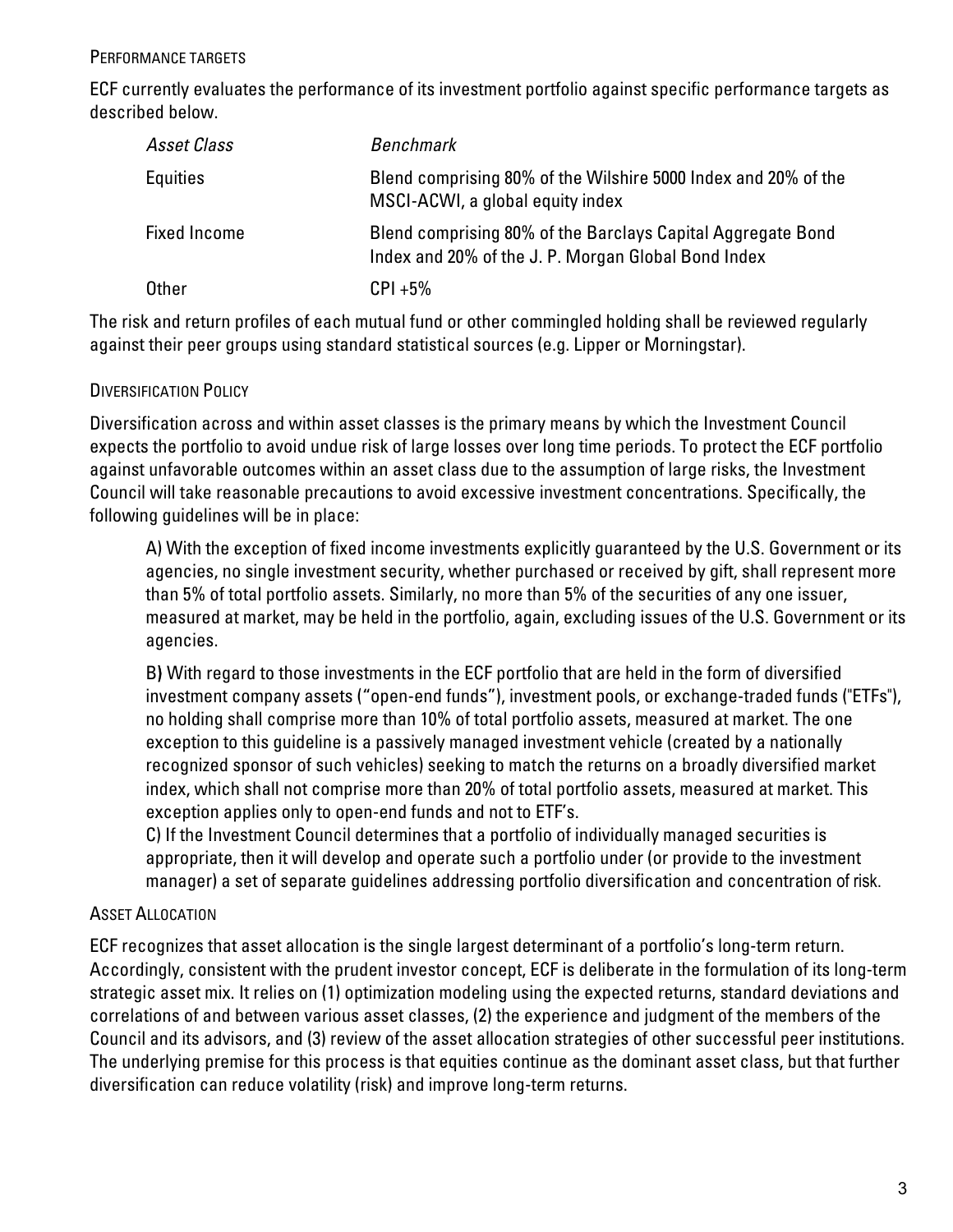Approved asset classes are presented below. All asset classes need not be utilized at any one time, and the Council may modify the list from time to time. The principles in this Policy, coupled with the liquidity of investments, make it unnecessary to have an allocation for cash.

| Equities                                             | $45 - 65\%$ |
|------------------------------------------------------|-------------|
| Domestic (minimum of 30%)                            |             |
| Foreign, including Emerging Markets (maximum of 20%) |             |
| <b>Fixed Income</b>                                  | $15 - 35\%$ |
| Domestic (minimum of 15%)                            |             |
| Foreign, including Emerging Markets (maximum of 10%) |             |
| Other*                                               | $0 - 20\%$  |
| <b>Real Estate</b>                                   |             |
| <b>Commodity Indexes</b>                             |             |
| <b>Hedge Funds</b>                                   |             |
| <b>Private Equity</b>                                |             |
| ≚TIOdi di ili di di di ili di di                     |             |

\* The Other category includes investments that are not projected to provide risk/reward profiles similar to equities or fixed income. Investments in Other will be limited to the sub-classes specified above. The maximum investment in any of the specified sub-classes is 10%.

In the ordinary course, gifts of securities or other property will be sold at the earliest opportunity, and the proceeds will be invested consistent with the strategies established in this Policy. However, the Council may decide to retain a gift of marketable securities if it meets the criteria established in this policy. In the event ECF accepts gifts of non-marketable securities, real or other property that cannot be liquidated on a current basis, the value of such property will not be included in the investment pool and will be excluded from ECF's investment return calculations, until such time as it is sold and the proceeds from its sale are received.

All financial assets of ECF are commingled for investment management purposes, but in special circumstances, such as the establishment of an annuity or life income fund, assets may be segregated and invested in an appropriate manner to match the required income stream as determined by the Council. At the end of the term, the remaining assets will be reallocated in accordance with this Policy.

At its discretion, ECF may elect to meet the short-term investment objectives of certain donors, agencies, and qualified organizations by agreeing to credit them with a rate of return equivalent to a short term investment benchmark, such as 90-day Treasury Bills, such arrangements being limited to no more than 10% of the Foundation's total Endowment at any time. The Foundation's usual and customary fees and pro rata expense sharing arrangements will apply to these funds.

#### ALTERNATIVE INVESTMENTS

Alternative Investments generally employ non-traditional investment strategies utilizing equities, debt instruments, and commodities in public, but most frequently in private, markets. Alternative Investments have the potential for greater diversification, as well as an enhanced opportunity for return or the mitigation of risk or volatility compared to direct investments in public markets such as stocks, mutual funds, or exchange-traded funds.

Recognizing both the potential benefits and limitations of Alternative Investments, a prudent deployment of a portion of the ECF portfolio in Alternative Investment strategies, subject to appropriate due diligence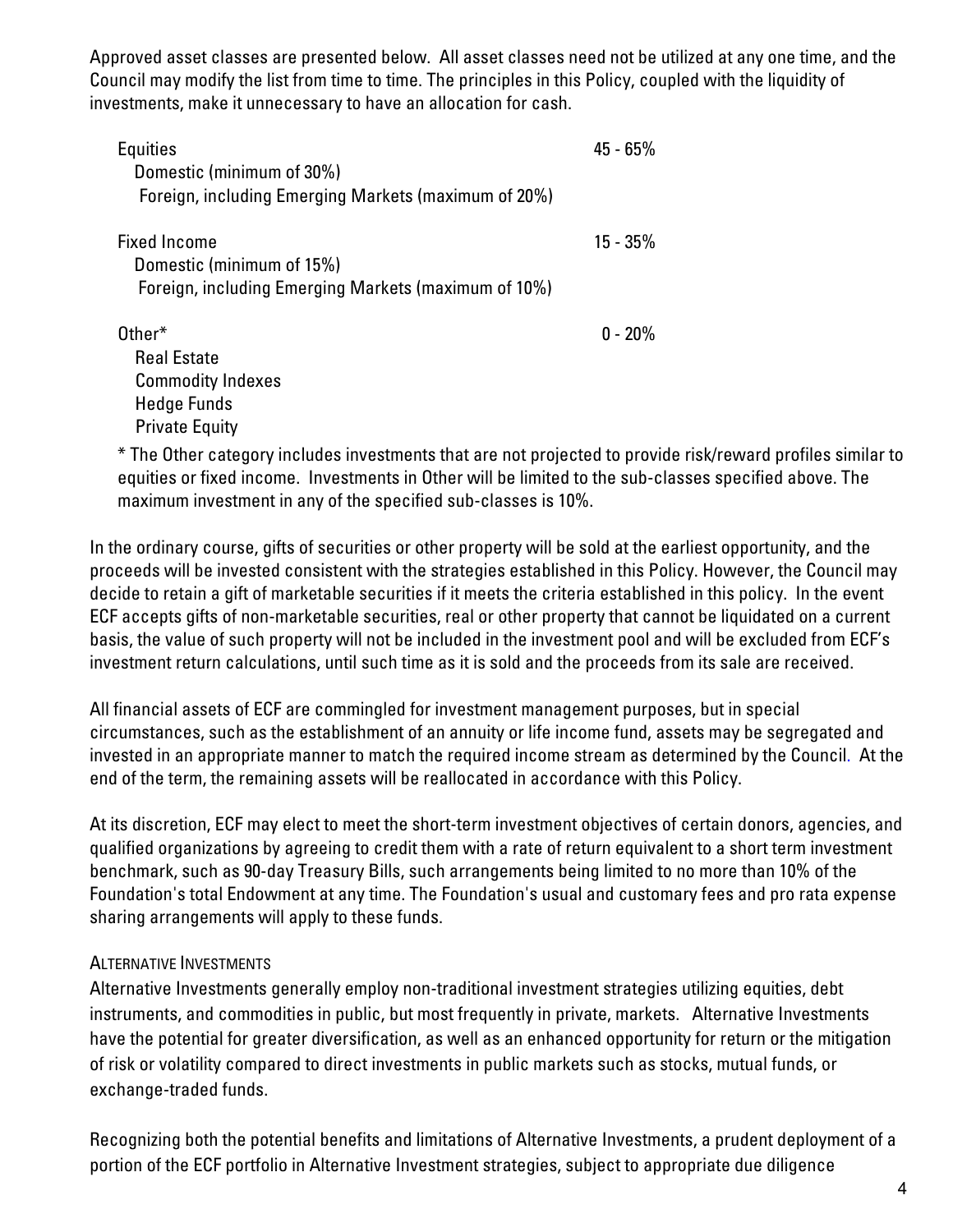and ongoing monitoring of such investments, should provide net benefits for the portfolio over the long term. Eligible Alternative Investment strategies may include all categories of illiquid investments: debt- or equityfocused, real estate, private equity, venture capital, commodities, and hedge funds. These examples provided are not meant to be exhaustive or to act as a limitation.

With regard to setting an appropriate asset allocation range for Alternative Investments, the current "Other" segment of the ECF Asset Allocation matrix provides for maximum exposure of 20% of the overall market value of the ECF Portfolio in liquid alternatives. Up to half of the "Other" segment, or 10% of the ECF Portfolio, may be allocated to illiquid Alternative Investments. The balance of the "Other" segment remains allocated for appropriate liquid investments. In determining the size of any specific investment under this Policy, reference should be made to the total subscription amount of the Alternative Investment strategy, as opposed to the initial investment amount. There is no timeline to reach the 10% limit, as commitments should be made on an opportunistic basis.

## INVESTMENT TIME HORIZON

Consistent with the objective of ECF to preserve, in perpetuity, the purchasing power of its assets, it is appropriate to take a long-term view with regard to the investment time horizon. ECF recognizes that investment markets are cyclical and is willing to commit to investment themes for sufficient periods to capture the full cyclical values.

# **MANAGERS**

In the ordinary course of portfolio management, the Council does not handle individual security selection. External professional managers are engaged to provide day-to-day oversight and make individual investment decisions with respect to assets assigned to them. In some instances, this may be accomplished by an investment in a mutual fund or other commingled vehicle. In other cases, it may be accomplished by hiring a Qualified Professional Asset Manager to manage a separate portfolio.

# OTHER ENDOWED FUNDS

1. Other endowed funds, including board-directed field of interest, donor-designated, and organizational endowment funds that have been in existence three years or more are subject to the Spending Objective set forth in this Policy. Such funds which have been in existence for less than three years are subject to the Spending Objective applied to the average fund balances for the periods the funds have been in existence. Distributions from these funds will be made after deducting allocated investment expenses and agreed upon fees.

2. Subject to governing accounting principles, the Leadership Fund (a Field of Interest Fund supports ECF's Leadership Evanston programing) is subject to the same principles applicable to the boarddesignated endowment funds. Although the Leadership Fund agreement provides that it shall pay a pro rata share of general operating expenses of ECF, the fund is subject to application of the Spending Objective, allocation of investment expenses, and annual fees in the same manner as other funds.

3. Charitable gift annuity agreements will be negotiated taking into account the guidelines established by the American Council on Gift Annuities, as well as by this Policy with respect to allocation of investment expenses and fees. Any additional fees and/or special arrangements necessitated by the unique nature of the annuity agreements will be evaluated by the Council.